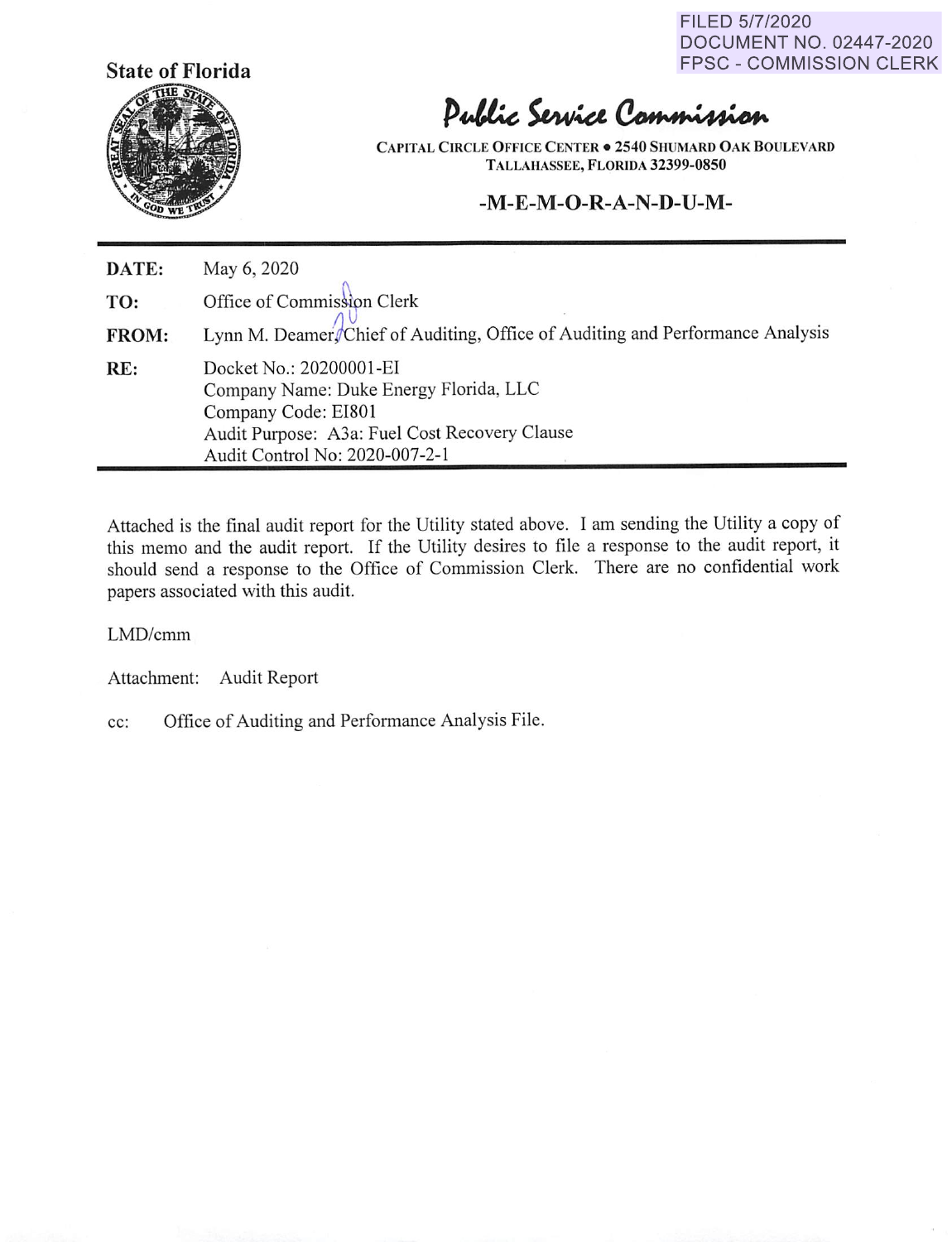

## **Public Service Commission**

Office of Auditing and Performance Analysis Bureau of Auditing Tampa District Office

#### **Auditor's Report**

Duke Energy Florida, LLC Fuel and Purchased Power Cost Recovery Clause

#### **Twelve Months Ended December 31, 2019**

Docket No. 2020000 I-EI Audit Control No. 2020-007-2-1 **May 1, 2020** 

2/t Tomer Kopelovich

Audit Manager

<u>n Wenne</u>

Reviewer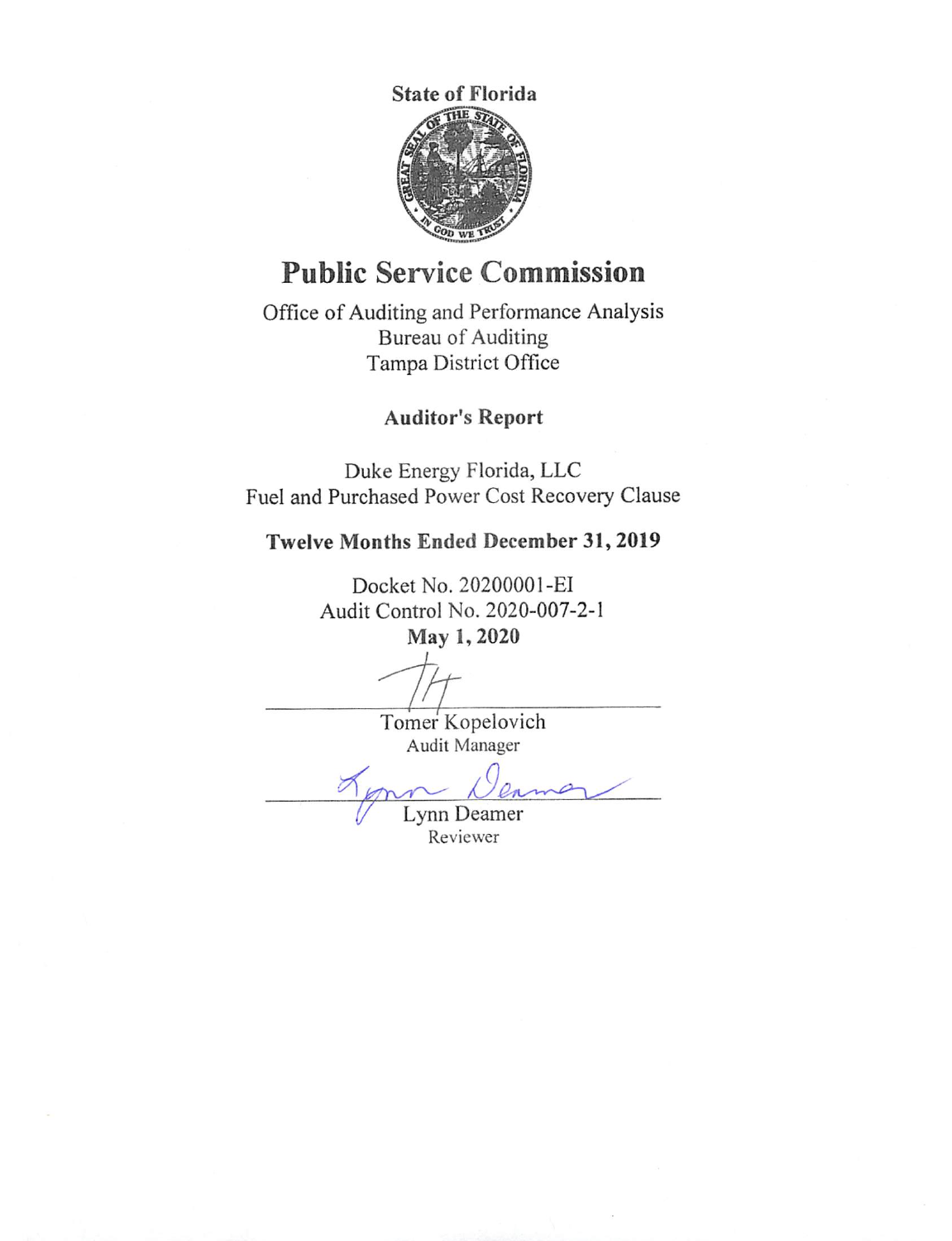### Table of Contents

| <b>Audit Findings</b> |  |
|-----------------------|--|
| Exhibits              |  |

 $\bar{z}$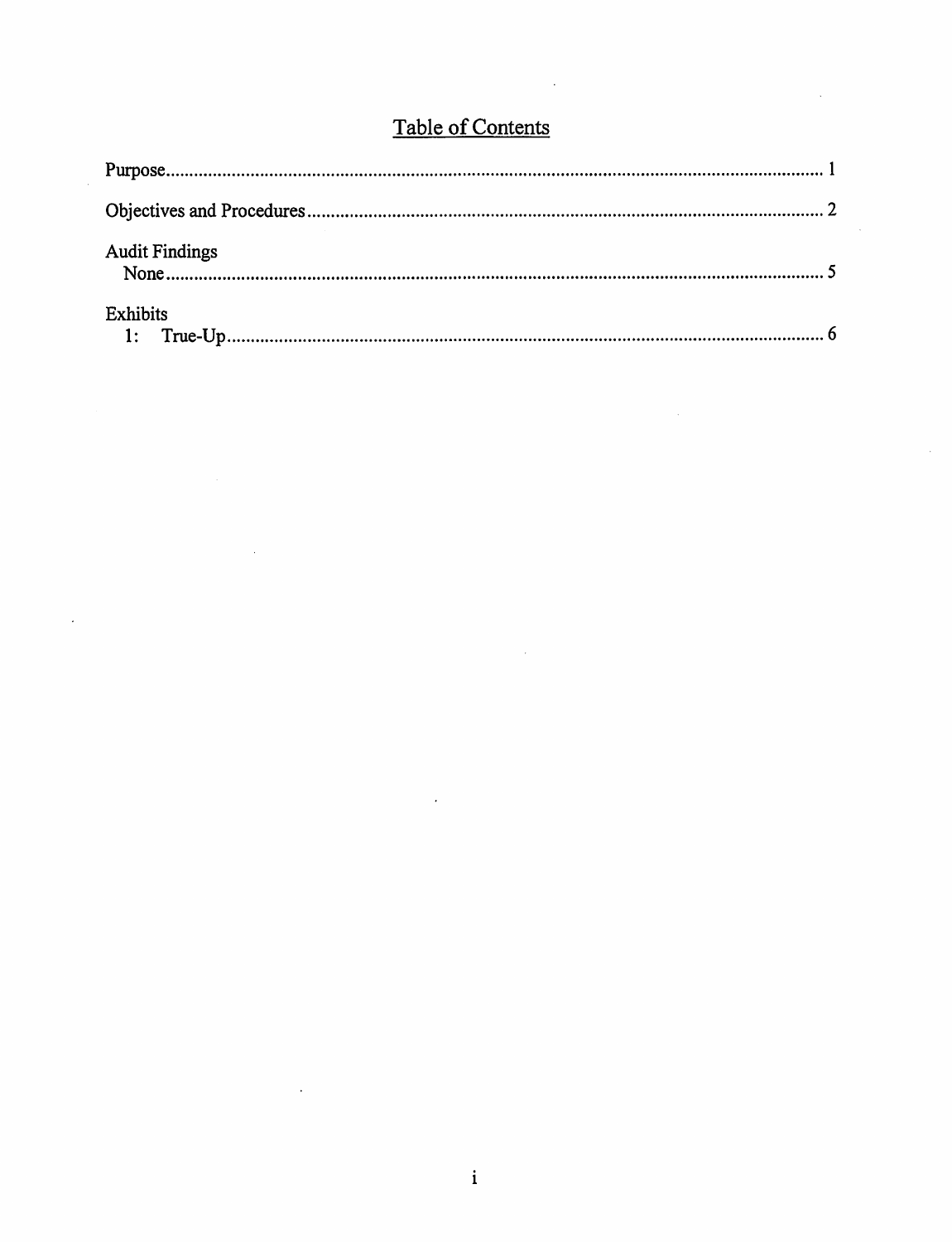#### Purpose

To: Florida Public Service Commission

We have performed the procedures described later in this report to meet the objectives set forth by the Division of Accounting and Finance in its audit service request dated January 2, 2020. We have applied these procedures to the attached schedules prepared by Duke Energy Florida, LLC in support of its 2019 filing for the Fuel and Purchased Power Cost Recovery Clause in Docket No. 20200001-EI.

The report is intended only for internal Commission use.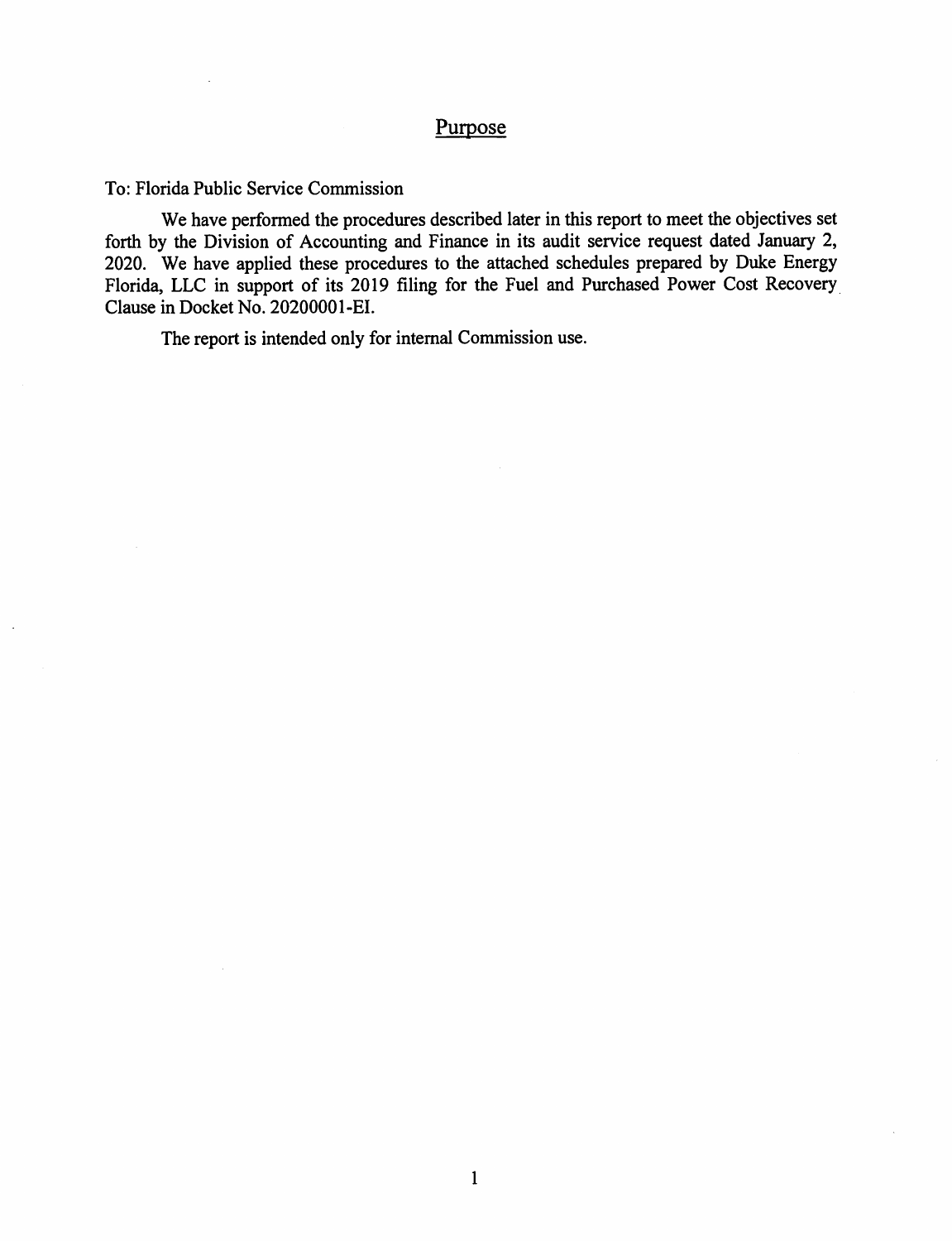#### Objectives and Procedures

#### **General**

#### Definitions

Utility refers to the Duke Energy Florida, LLC. FAC refers to the Fuel and Purchased Power Cost Recovery Clause.

#### **Revenue**

**Objectives:** The objectives were to determine the actual Kilowatt Hours (KWH) sold for the 12 month period December 31, 2019, and whether the Utility applied the Commission approved cost recovery factor to actual KWH sales for the FAC.

**Procedures:** We reconciled the fuel revenues reported in the 2019 FAC Filing to the Utility's monthly revenue reports and the general ledger. We recalculated 2019 fuel revenues using the KWH sold in the Utility's monthly revenue reports and the fuel factors authorized in the Utility's last FAC proceeding. A random sampling of residential and commercial customers' bills were recalculated to verify the use of the correct tariff rates. No exceptions were noted.

#### **Expenses**

**Objectives:** The objectives were to review the expenses which the Utility has included in the FAC and determine whether those expenses were properly recoverable as required in Order No. 14546, issued July 8, 1985.

**Procedures:** We reviewed and sampled fuel expenses reported on supporting Schedules A-1 and A-2 and other supporting documentation to determine that the fuel expense included in the FAC Filing complied with the requirements set forth in Order No. 14546. No exceptions were noted.

**Objective:** The objective was to determine whether generation-related gains derived from nonseparated wholesale energy sales were credited to the FAC Filing as set forth in Order No. PSC-2000-1744-PAA-EI, issued September 26, 2000.

**Procedure:** We calculated generation related gains from FAC Schedule A-6 to ensure the Utility complied with the Commission Order. No exceptions were noted.

**Objective:** The objective was to determine whether energy payments to qualifying facilities in Schedule A-8 are based on the appropriate standard offer or negotiated contract rate.

**Procedures:** We prepared a schedule accumulating total monthly KWH and total monthly fuel purchases for 2019 as reflected on FAC Schedule A-8 - Energy Payments to Qualifying Facilities. We traced all transactions on Schedule A-8 for the months of March and September to invoices and supporting documentation. No exceptions were noted.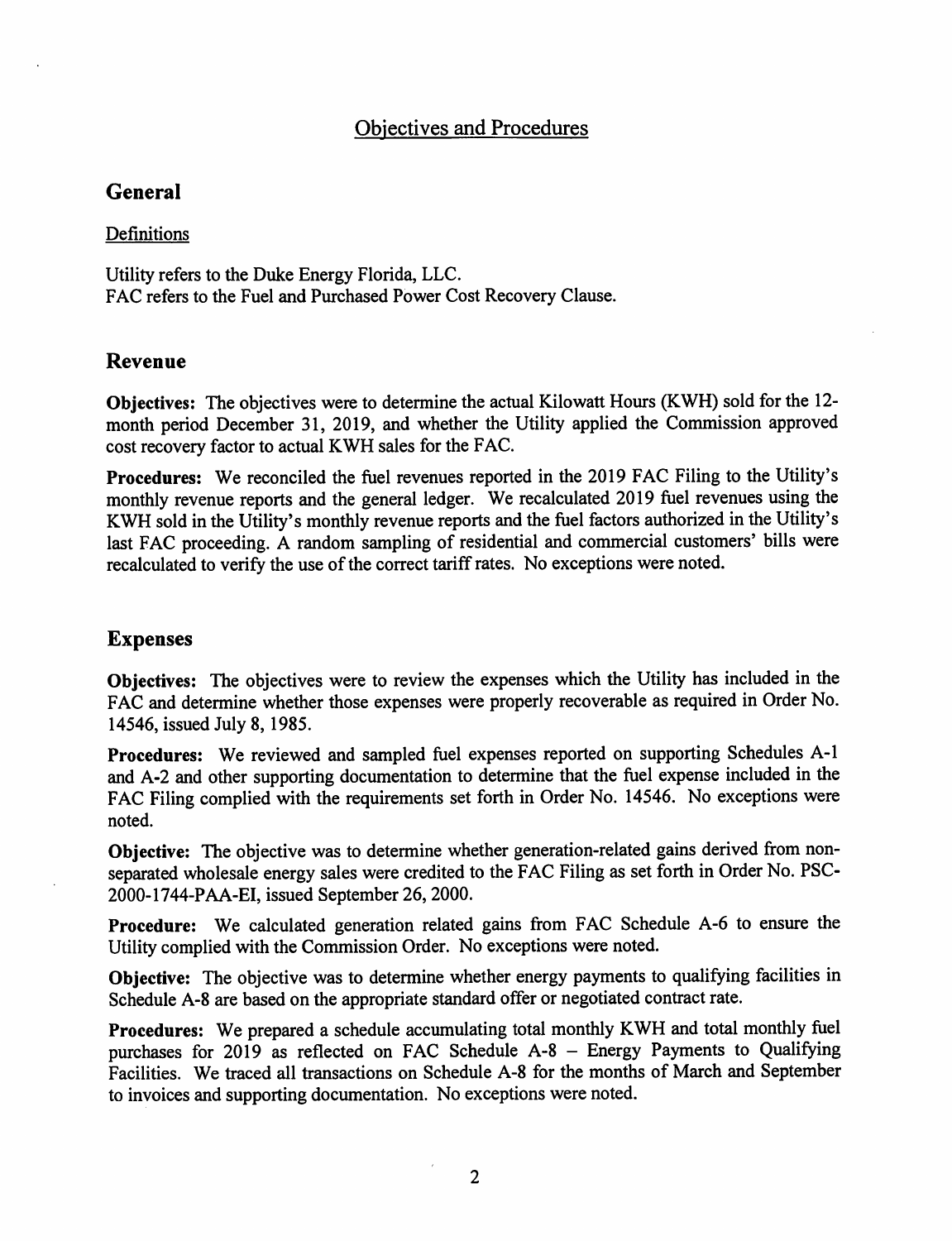**Objectives:** The objectives were to determine whether the amounts of gas storage expense recovered through the FAC for the gas storage facility for 2019 were calculated correctly and payments were made in accordance with the applicable contracts.

**Procedures:** We prepared a schedule for natural gas transportation and storage expense for 2019. We traced a sample of the transportation and storage expenses in the FAC Filing to supporting invoices and vendor contracts. No exceptions were noted.

#### **Inventory**

**Objective:** The objective was to determine whether adjustments made to coal inventory due to the semi-annual coal inventory survey have been recorded as set forth in Order No. PSC-1997- 0359-FOF-EI, issued March 31, 1997.

**Procedure:** We reviewed all documentation that supports the Utility's aerial survey calculations and recorded adjustments to coal inventory balances to determine compliance with the requirements of Order No.PSC-1997-0359-FOF-EI. No exceptions were noted.

#### **Other**

**Objectives:** The objectives were to review and verify payments made under the waterborne and rail transportation contracts.

Procedures: We reviewed the waterborne and rail coal transportation contracts. We traced the contract rates to our sample of the Utility's coal fuel expense and reconciled the contract rates to the invoices selected in our sample. No exceptions were noted.

**Objective:** The objective was to determine whether vendor rebates and refunds were credited by the Utility to its recoverable fuel costs.

**Procedures:** We obtained a summary of all 2019 refunds and demurrages. We traced all refunds and demurrages to the Fuel Ledger for correct disposition. No exceptions were noted.

**Objectives:** The objectives were to reconcile service hours, reserve shutdown hours, and unavailable hours for the Generating Performance Factor (GPIF) units as shown on the annual GPIF Filing with source documents and trace the differences to source documents.

**Procedures:** We obtained the Actual Unit Performance Data Forms for January – December 2019 from the GPIF Filing. We reconciled service hours, reserve shutdown hours and unavailable hours to the GPIF Filing using the Generating Data System for Bartow, Crystal River 4 and 5, Hines 1, 2, 3, and 4. No exceptions were noted.

**Objective:** The objective was to reconcile the monthly coal and oil purchases reflected on Florida Public Service Commission (FPSC) Form 423 with the Schedule A-5, general ledger, vendor contract and source documentation.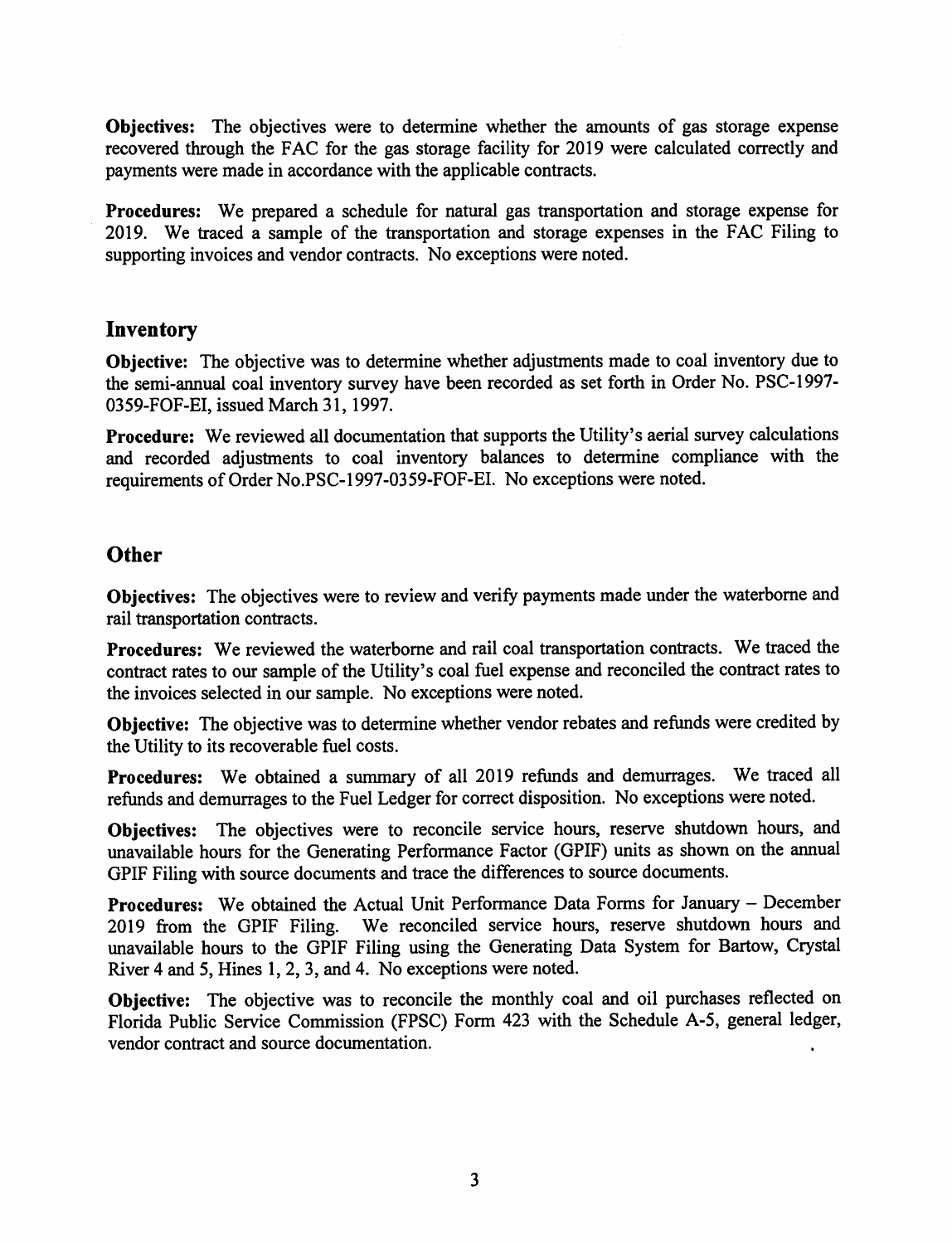**Procedures:** We reconciled the FPSC Form 423 for 2019 to the supporting Schedule A-5 of the Utility's FAC Filing. We reconciled the volumes, invoice price and transportation charges reflected on Form 423 to the supporting documentation obtained in conjunction with our sample of coal and oil fuel expense. No exceptions were noted.

#### **True-Up**

**Objective:** The objective was to determine whether the Utility's True-Up and Interest Provision as filed on FAC Schedule A-2 was properly calculated.

**Procedures:** We traced the December 31, 2018, True-Up Provision to the Commission Order. We recalculated the True-Up and Interest Provision amounts as of December 31, 2019, using the Commission approved beginning balance as of December 31, 2018, the Financial Commercial Paper rates, and the 2019 FAC revenues and costs. No exceptions were noted.

#### **Analytical Review**

**Objective:** The objective was to perform an analytical review of the Utility's FAC revenues and expenses to determine whether there were any material changes or inconsistencies in 2019 from previous years.

**Procedure:** We compared 2019 revenues and expenses to 2018 and 2017. No differences requiring follow-up investigation were noted.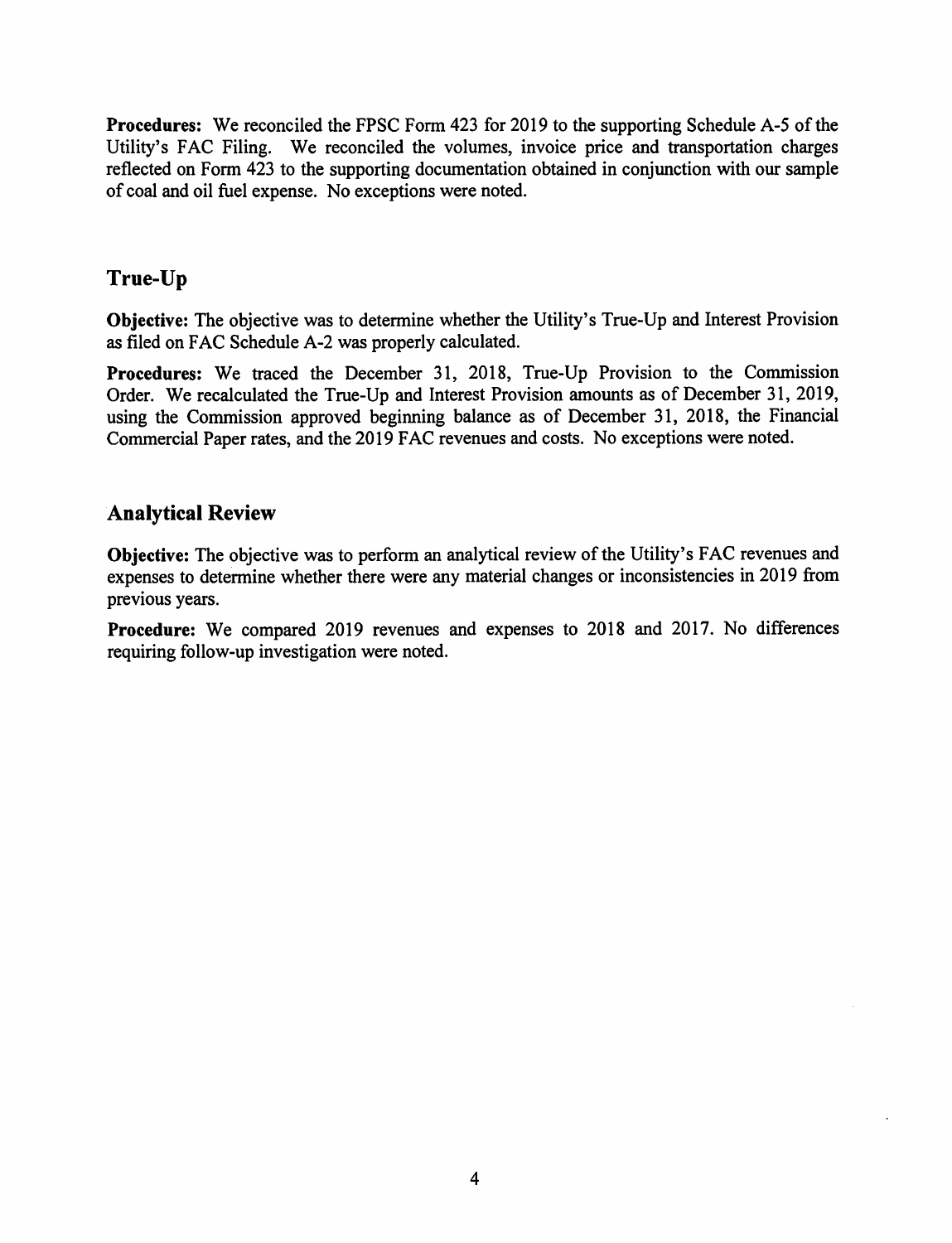# Audit Findings

## **None**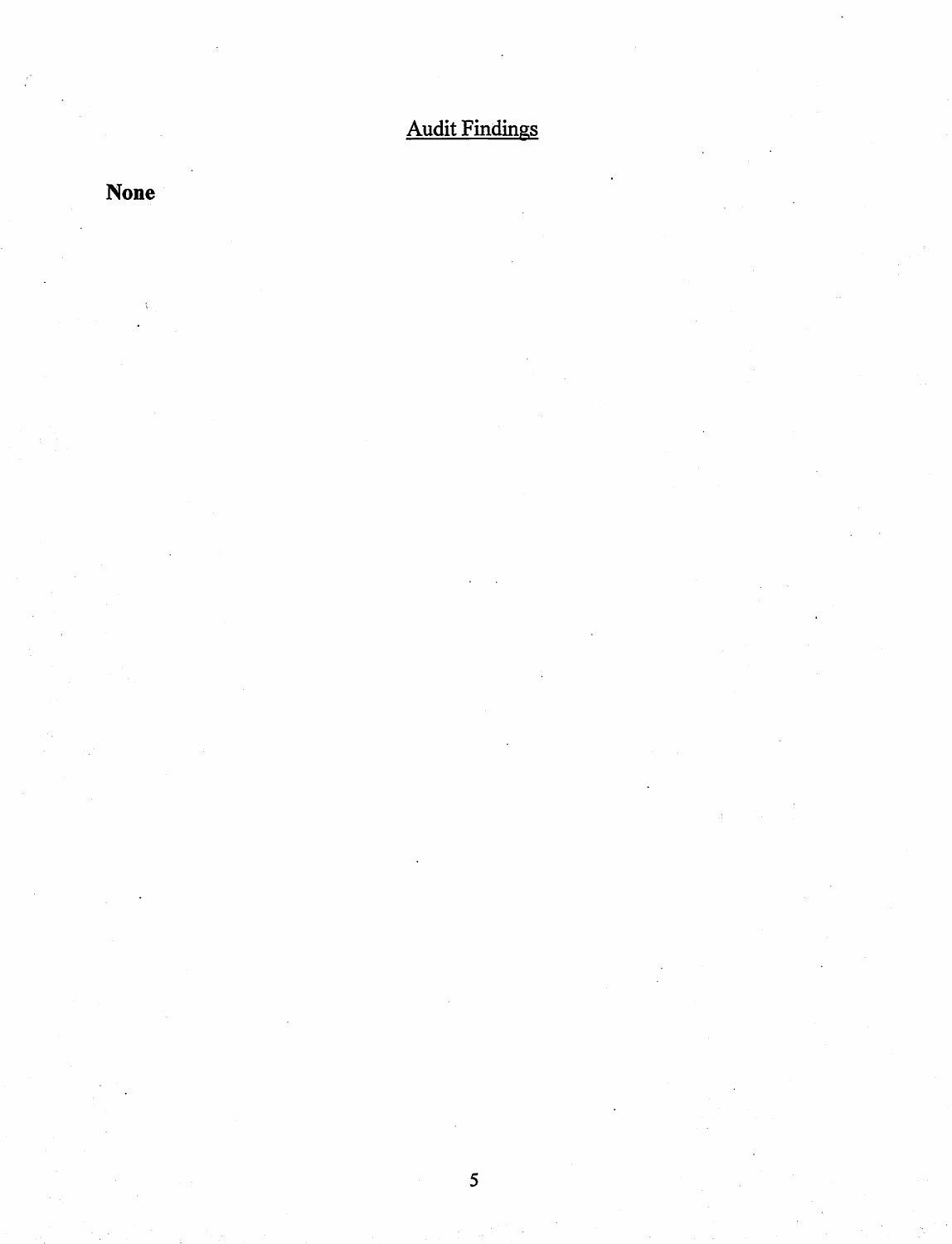### Exhibits

### Exhibit 1: True-Up

 $\sim 10^{11}$  km s  $^{-1}$ 

# DUKE ENERGY FLORIDA<br>CALCULATION OF TRUE-UP AND INTEREST PROVISION<br>DECEMBER 2019

|                                                                    | <b>CURRENT MONTH</b> |                  |                   |                | YEAR TO DATE    |                         |                   |         |
|--------------------------------------------------------------------|----------------------|------------------|-------------------|----------------|-----------------|-------------------------|-------------------|---------|
|                                                                    | <b>ACTUAL</b>        | <b>ESTIMATED</b> | <b>DIFFERENCE</b> | <b>PERCENT</b> | <b>ACTUAL</b>   | <b>ESTIMATED</b>        | <b>DIFFERENCE</b> | PERCENT |
| A. FUEL COSTS AND NET POWER TRANSACTIONS                           |                      |                  |                   |                |                 |                         |                   |         |
| 1. FUEL COST OF SYSTEM NET GENERATION                              | \$79,539,979         | 92,653,910       | ( \$13, 113, 931) | (14.2)         | \$1,230,882,664 | \$1,228,035,464         | \$2,847,200       | 0.2     |
| 1a. COAL CAR SALE                                                  | ٥                    | ۰                | ۰                 | 0.0            | (178, 380)      | ۰                       | (178, 380)        | 0.0     |
| 2. FUEL COST OF POWER SOLD                                         | (61, 550)            | (214, 445)       | 152,865           | (71.3)         | (4,456,354)     | (4, 834, 701)           | 378,347           | 7.8     |
| 2a. GAN ON POWER SALES                                             | (15, 693)            | (45, 405)        | 29,712            | (65.4)         | (1,570.617)     | (1, 591, 887)           | 21,270            | (1.3)   |
| 3. FUEL COST OF PURCHASED POWER                                    | 3,380,070            | 1,106,770        | 2,273,308         | 205.4          | 93.905.144      | 76,836,292              | 17,068,852        | 22.2    |
| 3a. ENERGY PAYMENTS TO QUALIFYING FACILITIES                       | 8,695,897            | 10,026,097       | (1,330,200)       | (13.3)         | 99,477,111      | 110,423,752             | (10,945,641)      | (9.9)   |
| 4. ENERGY COST OF ECONOMY PURCHASES                                | 340.062              | 223,111          | 116,951           | 52.4           | 5,914,484       | 2,923,082               | 2.991.402         | 102.3   |
| 5. TOTAL FUEL & NET POWER TRANSACTIONS                             | 91,678,743           | 103,750,038      | (11, 071, 295)    | (11.4)         | 1,423,974,051   | 1.411.792.002           | 12,182,049        | 0.9     |
| <b>6. ADJUSTMENTS TO FUEL COST:</b>                                |                      |                  |                   |                |                 |                         |                   |         |
| <b>6a. FUEL COST OF STRATFED SALES</b>                             | (1,685,208)          | (4,003,072)      | 2,322.885         | (50.0)         | (55, 795, 180)  | (54, 053, 203)          | (1.141.918)       | 2.1     |
| 6b. OTHER-JURISDICTIONAL ADJUSTMENTS (see detail below)            | 4,157,828            | 1,162,111        | 2,995.717         | 257.8          | 20.100.418      | 14,343,518              | 5,762,902         | 40.2    |
| 6c. OTHER - PRIOR PERIOD ADJUSTMENT                                | ۰                    | ۰                | 0                 | 0.0            | ۰               | o                       | $\bullet$         | 0.0     |
| 7. ADJUSTED TOTAL FUEL & NET PWR TRNS                              | \$94,351,364         | \$100,904,077    | (\$6.552,713)     | (6.5)          | \$1,388,285,289 | \$1,371,482,256         | \$16,803,034      | 1.2     |
| FOOTHOTE: DETAIL OF LINE & ABOVE                                   | \$0                  | \$0              | \$0               |                | \$0             | \$0                     | \$0               |         |
| NA - Not used<br>NA - Nat wood                                     | ۰                    | o                | n                 |                | ۰               | n                       | o                 |         |
| UNIVERSITY OF FLORIDA STEAM REVENUE ALLOCATION (Wholesale Portion) | 440                  | ٥                | 440               |                | 7,150           |                         | 7.150             |         |
| FPD AGREEMENT TERMINATION                                          | ٥                    | ٥<br>٥           | o                 |                | ٥               |                         | ۰                 |         |
| TANK BOTTOM ADJUSTMENT<br>AERAL SURVEY ADJUSTMENT (Coal Pile)      | 3,057,408            | ۵                | 3.057.408         |                | 5,821,944       |                         | 5.821.944         |         |
| FPD AGREEMENT TERMINATION                                          | 1,099,979            | ٥                | 1.099.979         |                | 14,186,731      |                         | 14,186,731        |         |
| RAIL CAR SALE PROCEEDS                                             | п                    | n                | o                 |                | ٥<br>n          |                         | o<br>n            |         |
| N'A - Not used<br>NET METER SETTLEMENT                             | n<br>۵               | ۵<br>o           | O                 |                | 90.593          |                         | 90.593            |         |
| <b>N/A - Not used</b>                                              | ٥                    | ۰                | n                 |                |                 |                         | ۰                 |         |
| Derketke Colleteral Interest                                       |                      | Ω                |                   |                |                 | o                       | ۵                 |         |
| SUBTOTAL LINE 6b SHOWN ABOVE                                       | \$4,157,828          | \$0              | \$4,157,828       |                | \$20,106,418    | $\overline{\mathbf{S}}$ | \$20,106.418      |         |
| B. KWH SALES                                                       |                      |                  |                   |                |                 |                         |                   |         |
| 1. JURISDICTIONAL SALES                                            | 2,761,550,962        | 2,878,977,695    | (117 426 733)     | (4.1)          | 39.187,342,961  | 39.313.967.025          | (126, 624, 064)   | (0.3)   |
| 2. NON JURSDICTIONAL (WHOLESALE) SALES                             | 12.087.090           | 13,906,069       | (1.818.979)       | (13.1)         | 238,000,092     | 243.063.578             | (5,063,436)       | (2.1)   |
| 3. TOTAL SALES                                                     | 2,773,638,052        | 2,892,883,764    | (119.245.712)     | (4.1)          | 39 425 343 053  | 39.557.030.603          | (131,687,550)     | (0.3)   |
| 4. JURISDICTIONAL SALES % OF TOTAL SALES                           | 99.56                | 99.52            | 0.04              | 0.0            | 99.40           | 99.39                   | 0.01              | 0.0     |